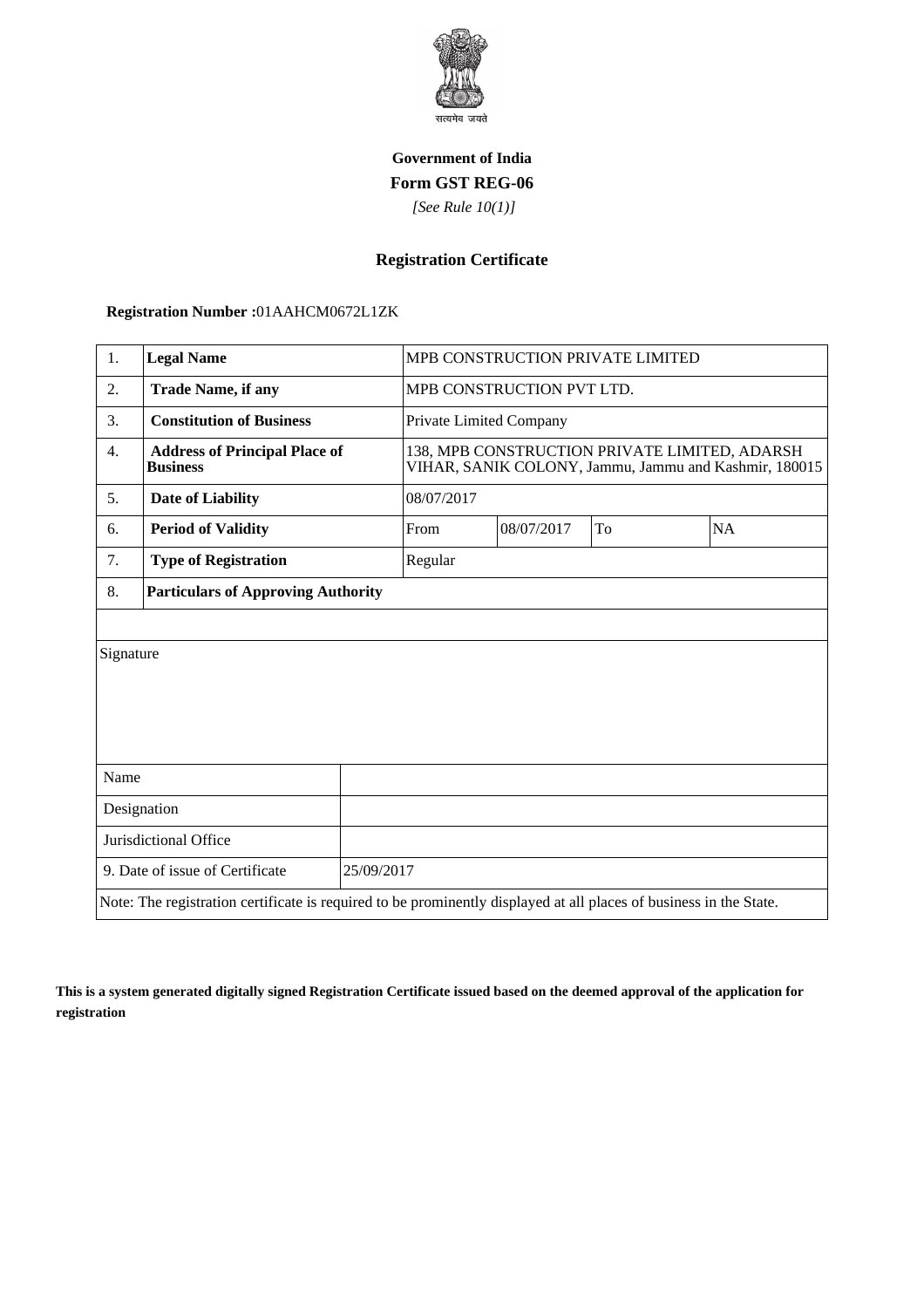

GSTIN 01AAHCM0672L1ZK Legal Name MPB CONSTRUCTION PRIVATE LIMITED Trade Name, if any MPB CONSTRUCTION PVT LTD.

## **Details of Additional Places of Business**

Total Number of Additional Places of Business in the State 0